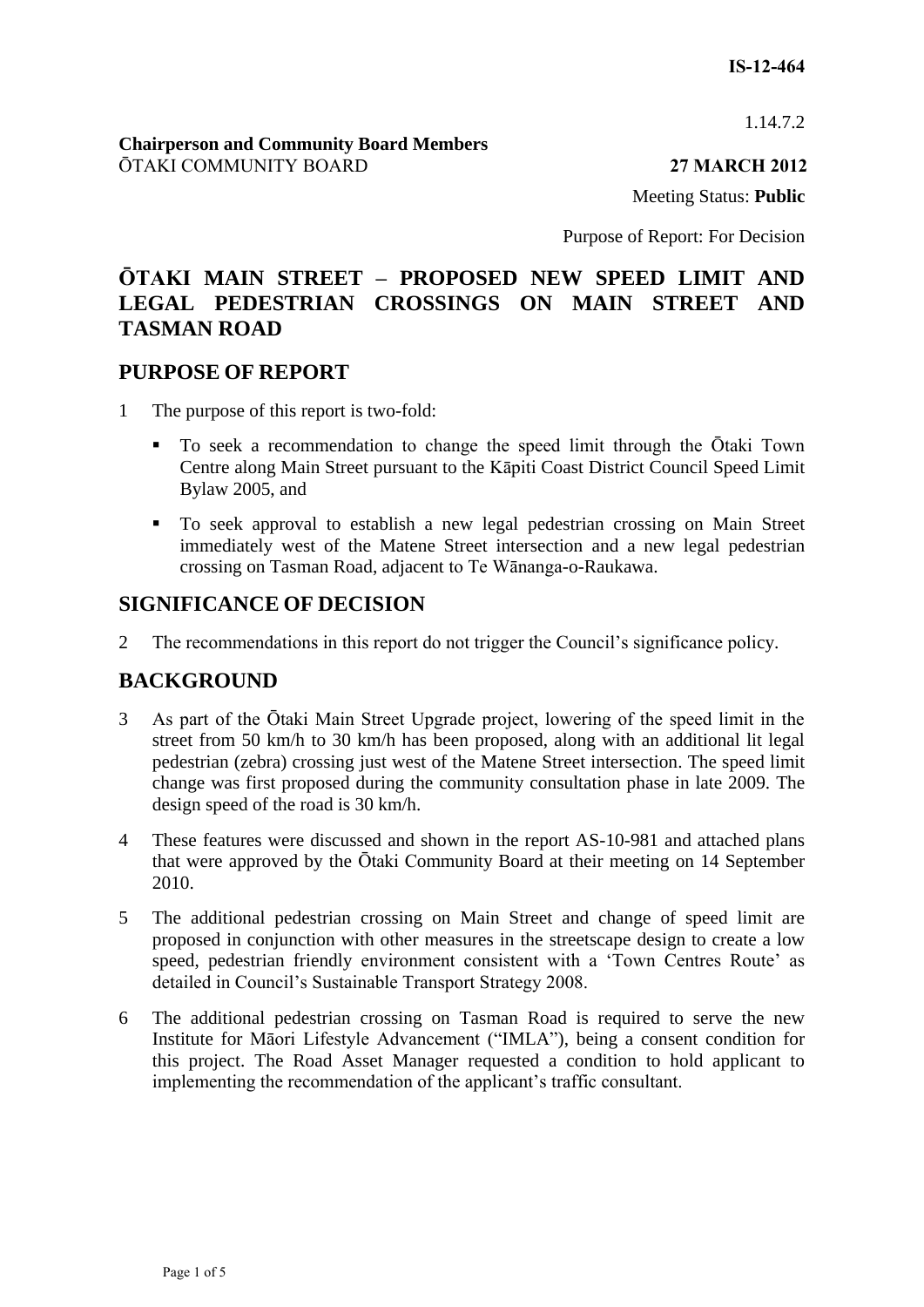# **CONSIDERATIONS**

Issues

#### SPEED LIMIT

- 7 The Council, as a Road Controlling Authority, can set speed limits greater or less than 50 km/h in Urban Traffic Areas and less than 100 km/h in rural areas in accordance with the Land Transport Rule – Setting of Speed Limits 2003.
- 8 The Land Transport Rule sets out the procedure to be used for determining the appropriate speed limit for any section of road.
- 9 Based on this procedure Main Street (in its entirety between Aotaki Street and Tasman Road) has a calculated speed limit of 50 km/h, but a speed limit of 20 km/h, 30 km/h or 40 km/h can apply if engineering measures are put in place to control the mean speed within 5 km/h of these limits.
- 10 Mean speeds for each section of Main Street as measured by manual means in April 2010 and from road tube counts in January 2011 are in the 27 km/h to 34 km/h range, which is already within the 5 km/h tolerance of the proposed 30 km/h speed limit. Once the Main Street upgrade is fully constructed speeds are expected to reduce slightly given the narrower lanes and other traffic calming measures being installed. It is therefore possible and appropriate to set the speed limit for Main Street between Aotaki Street and Matene Street intersections to 30 km/h.
- 11 The proposed signage and location for the speed limit change on Main Street and the intersecting side streets are shown in Appendix 1. A report from GHD recommending the change is attached in Appendix 2. The Traffic Management Plan required a 30 km/h speed limit during the construction works along Main Street.

#### PEDESTRIAN CROSSINGS

- 12 The pedestrian zebra crossing was included as part of the original Ōtaki Main Street project design. This paper seeks to legalise the crossing and to facilitate safe and convenient pedestrian movement across Main Street. The crossing provides a direct pedestrian link to the social service facilities on the southern side of the street.
- 13 The crossing will be flood-lit at night similar to the existing crossings in the street. It is expected to create occasional minor additional waiting time for through traffic. There were no concerns raised over its positioning when the preliminary design Road Safety Audit was performed in 2010.
- 14 A further pedestrian zebra crossing is required adjacent to the new IMLA facility to facilitate safe and convenient pedestrian movement across Tasman Road.
- 15 Condition 22 of the resource consent requires that:

*'The consent holder shall submit an outdoor pedestrian traffic plan for Council approval. The plan shall provide an efficient and safe walkway connection with other facilities near the building. The associated costs of constructing walkways and legalizing a pedestrian crossing that may be required shall be met by the consent holder.'*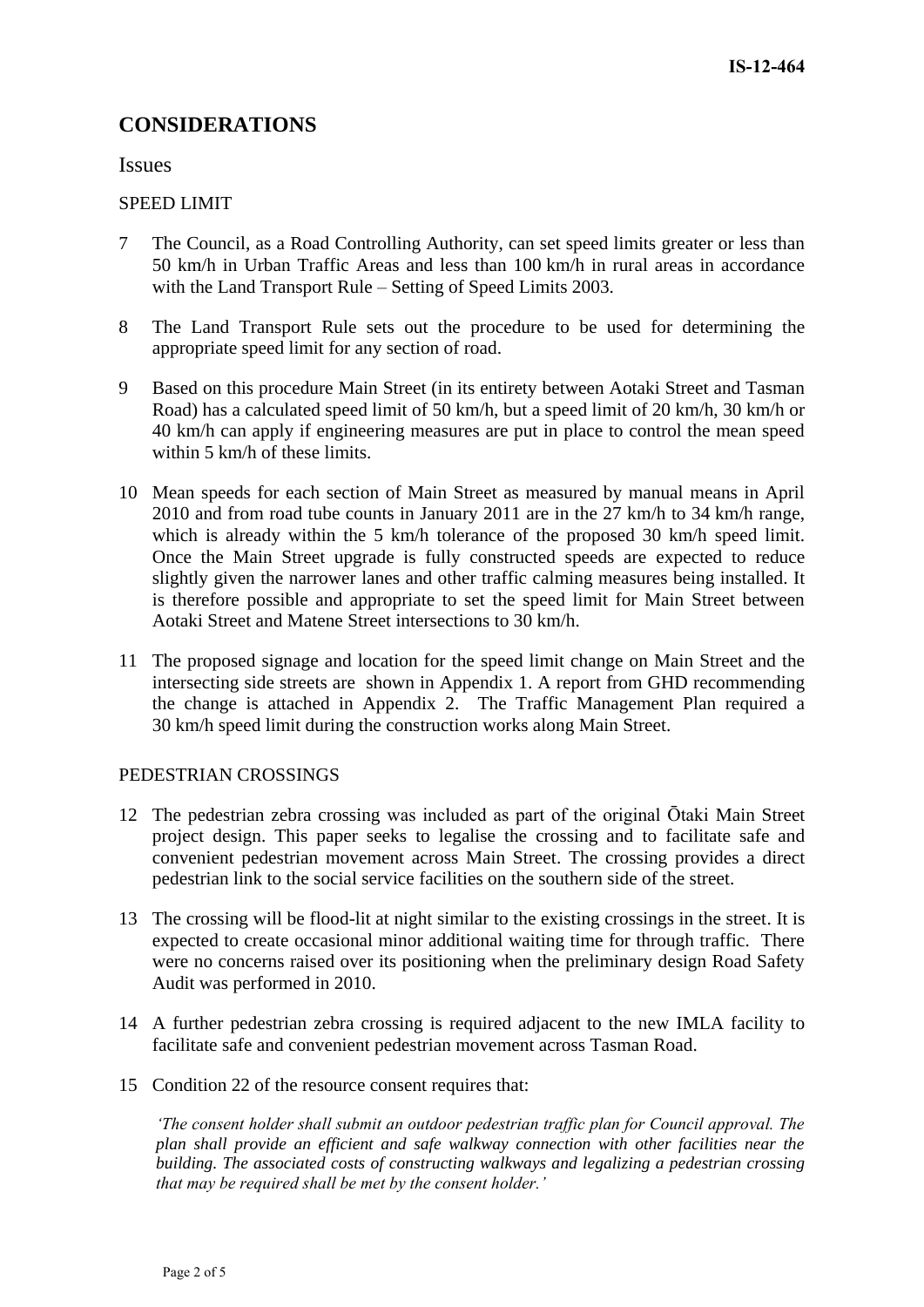- 16 The pedestrian traffic plan was prepared which recommended the following:
	- the existing pedestrian zebra crossing on the western side of the roundabout be retained;
	- a new zebra crossing facility with median islands be provided on the eastern side of the roundabout;
	- a detailed design for this facility be prepared and submitted to Council for approval; and
	- construction take place to ensure operation prior to the opening of the IMLA facility.
- 17 Following a site visit by Roading Engineers, the median islands were removed from the design. The reason for this was that large groups crossed at a time and the medium island had insufficient width to allow pedestrians to wait in the middle of the road.

# Financial Considerations

- 18 The costs associated with changing the speed limit and the additional pedestrian crossing include analysis of options and consultation, preparation of reports and installation of line-marking, signs, beacons and floodlights. These costs are included in the budget for Main Street Upgrade project.
- 19 The cost of installing the new pedestrian crossing on Tasman Road will be met by the resource consent holder for the proposed IMLA facility.

# Legal Considerations

- 20 Land Transport Rule Setting of Speed Limits 2003 (Rule 54001) sets out the procedures and requirements for changing speed limits. This requires each Road Controlling Authority to pass a Speed Limit Bylaw. In Kāpiti Coast speed limits are set pursuant to the Kāpiti Coast Speed Limit Bylaw 2005 which was adopted on 30 June 2005.
- 21 To change a speed limit under the Bylaw, the Council is required to follow the procedures set out in the Land Transport Rule relating to calculating the speed limit and consultation. This involves undertaking a survey of the road and calculating the speed limit using the procedure set out in Speed Limits New Zealand (Schedule 1 to the Land Transport Rule).
- 22 For the proposed speed limit change to be given effect to, a recommendation is required from the Board for Regulatory Management Committee to ratify in order to have full legal status once installed.

# Delegation

23 The Board has the following delegations in relation to these matters: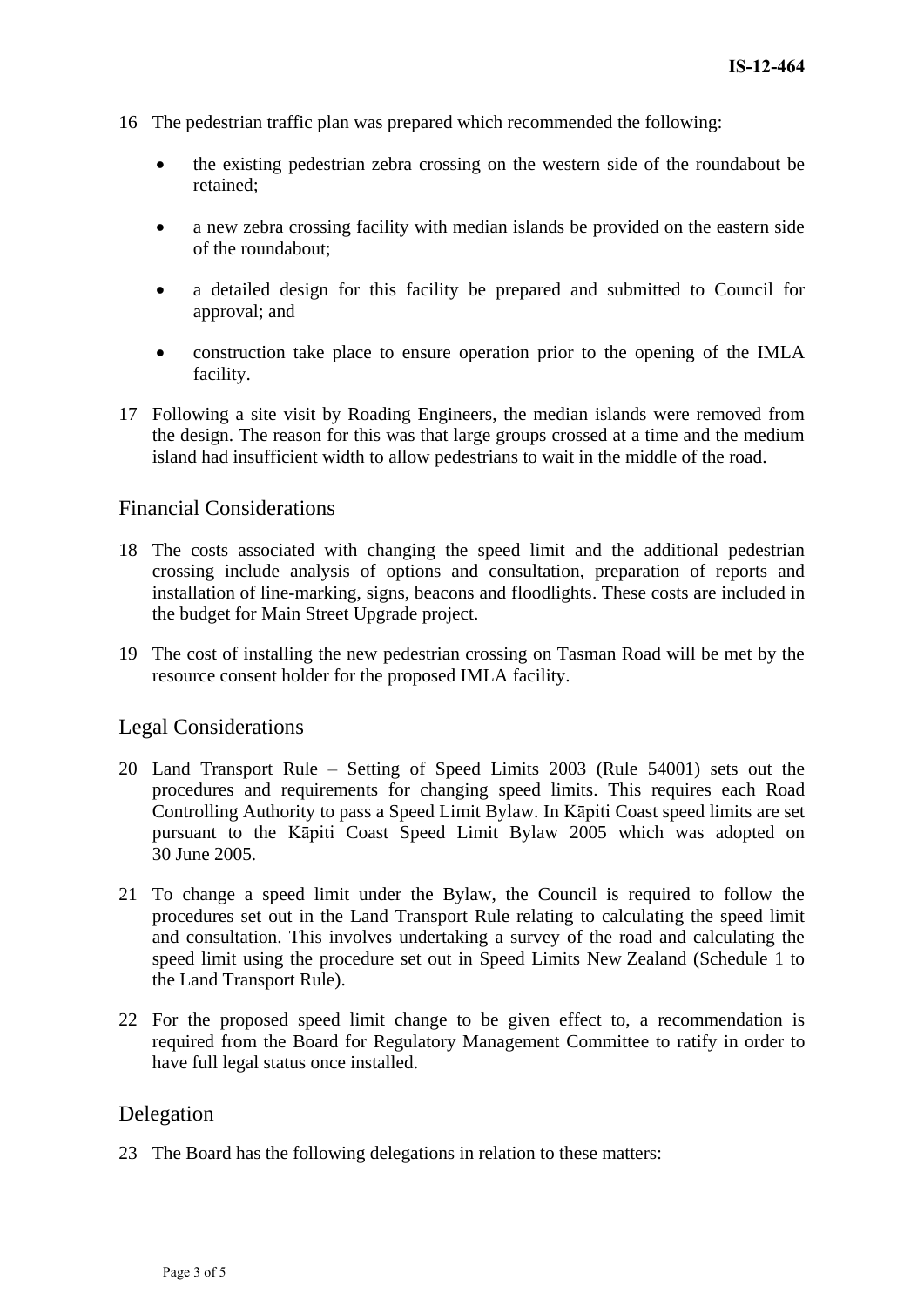#### *Roading*

*7.11 Authority to approve or reject officer recommendations relating to all traffic control and signage matters, in relation to existing local roads within the community board's area, except for changes to speed restrictions on local roads. (The latter power has been delegated to the Regulatory Management Committee).*

## Consultation

- 24 The Land Transport Rule stipulates in relation to Speed Limits that the Road Controlling Authority must consult with the New Zealand Police, Automobile Association, NZ Transport Agency, and the Road Transport Forum. It also requires the road controlling authority to consult with local community or groups that may be affected by the proposed changes.
- 25 The following organisations and individuals in addition to the organisations listed above, were consulted in June 2011 in relation to the proposed speed limits by way of a letter: Main Street commercial property owners and tenants, Heavy Haulage Association, Black and Gold Taxis, Madge Coachlines – Uzabus, New Zealand Fire Service, Otaki Ambulance Service, Ōtaki College, Ōtaki Primary School, Te Wanangao-Raukawa, Te Kura Kaupapa Maori O Te Rito, Te Kura-a-Iwi-o-Whakatupuranga Rua Mano, St Peter Chanel Catholic School.
- 26 Submissions were received from the NZ Transport Agency, Automobile Association, Ōtaki Police, Road Transport Forum's regional arm (Road Transport Association) and Ōtaki Fire Service. The Ōtaki Police, Road Transport Association, Automobile Association and NZ Transport Agency all supported the proposed change.
- 27 The Fire Service did not support the proposed change because of the potential increase in journey time on call-outs.

#### Policy Implications

28 There are no policy implications.

## Tāngata Whenua Considerations

29 There are no Tāngata Whenua considerations.

#### Publicity Considerations

- 30 The Land Transport Rule requires that NZ Transport Agency and New Zealand Police are advised of new speed limits at least 14 days before the speed limit comes into force. For this reason the implementation date will not be earlier than 30 April 2012 (RMC meeting on 12 April 2012). Construction of the Main Street upgrade will be substantially completed by 30 April 2012.
- 31 Publicity will be arranged to advise drivers of the changed speed limit and new pedestrian crossings. This is will be done by Council via the local newspaper and radio advertising.